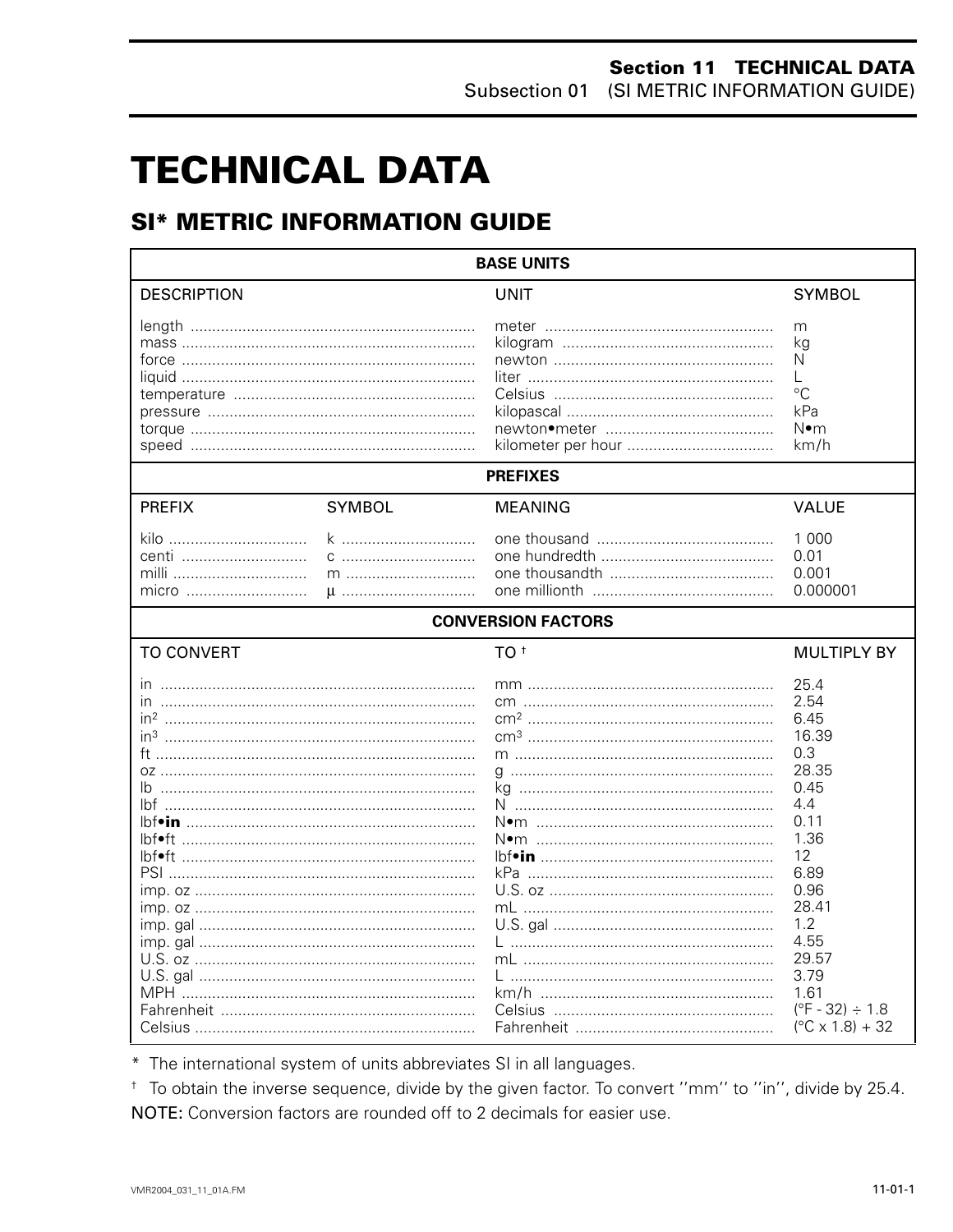#### **Section 11 TECHNICAL DATA** Subsection 02 (ENGINE AND VEHICLE)

### **ENGINE AND VEHICLE**

|        | <b>VEHICLE MODEL</b>                                                                     | <b>DS 650</b>      | DS 650 BAJA          | DS 650 BAJA X                                                          |                                   |  |
|--------|------------------------------------------------------------------------------------------|--------------------|----------------------|------------------------------------------------------------------------|-----------------------------------|--|
|        | Engine Type                                                                              |                    |                      | 4 Stroke, Double Overhead Camshaft,<br>Bush Chain Drive, Liquid Cooled |                                   |  |
|        | <b>Starting System</b>                                                                   |                    |                      | Electric (start in any gear with clutch applied or on neutral)         |                                   |  |
|        | Number of Cylinder(s)                                                                    |                    |                      |                                                                        |                                   |  |
|        | Number of Valves                                                                         |                    |                      | 4 Bucket Tappet-Operated Valves                                        |                                   |  |
|        | Decompressor Type                                                                        |                    |                      | Automatic                                                              |                                   |  |
|        | Bore<br>$mm$ (in)                                                                        |                    |                      | 100 (3.94)                                                             |                                   |  |
|        | $mm$ (in)<br>Stroke                                                                      |                    |                      | 83 (3.27)                                                              |                                   |  |
|        | cm <sup>3</sup> (in <sup>3</sup> )<br>Displacement                                       |                    |                      |                                                                        | 652 (39.7)                        |  |
|        | <b>Compression Ratio</b>                                                                 |                    |                      | 9.7:1                                                                  |                                   |  |
|        | Intake Valve Opening                                                                     |                    |                      | 17° BTDC                                                               |                                   |  |
|        | Intake Valve Closing                                                                     |                    |                      | 45° ABDC                                                               |                                   |  |
|        | <b>Exhaust Valve Opening</b>                                                             |                    |                      |                                                                        | 47° BBDC                          |  |
|        | <b>Exhaust Valve Closing</b>                                                             |                    |                      |                                                                        | 15° ATDC                          |  |
|        | Valve Clearance When Engine Cold<br>Exhaust/Intake<br>(maximum 35°C/95°F)                |                    | $mm$ (in)            |                                                                        | 0.1 to 0.15 (.004 to .006)        |  |
|        | Valve Length                                                                             | Intake             | $mm$ (in)            |                                                                        | 90.91 and 90.76 (3.579 and 3.573) |  |
|        |                                                                                          | Exhaust            | $mm$ (in)            |                                                                        | 90.65 and 90.05 (3.568 and 3.545) |  |
|        | <b>Plate Diameter</b>                                                                    | Intake             | mm (in)              |                                                                        | 36 (1.42)                         |  |
|        |                                                                                          | Exhaust            | $mm$ (in)            | 31(1.22)                                                               |                                   |  |
|        | <b>Shaft Diameter</b>                                                                    | Intake             | $mm$ (in)            |                                                                        | 5.95(.24)                         |  |
|        |                                                                                          | Exhaust            | $mm$ (in)            | 5.935(.23)                                                             |                                   |  |
|        | Valve Seat Angle                                                                         | Intake             | $mm$ (in)            | $45^{\circ}$                                                           |                                   |  |
|        |                                                                                          | Exhaust            | $mm$ (in)            | $30^\circ$                                                             |                                   |  |
| ENGINE |                                                                                          | New Minimum        | $mm$ (in)            | $0.2$ (.008)                                                           |                                   |  |
|        | Piston Ring End Gap                                                                      | New Maximum        | $mm$ (in)            |                                                                        | 0.4(0.016)                        |  |
|        |                                                                                          | Wear Limit         | $mm$ (in)            | 1(.04)                                                                 |                                   |  |
|        |                                                                                          | New Minimum        | $mm$ (in)            | 0.03(0.0012)                                                           |                                   |  |
|        | Ring/Piston Groove Clearance                                                             | New Maximum        | $mm$ (in)            | $0.065$ $(.0026)$                                                      |                                   |  |
|        |                                                                                          | Wear Limit         | $mm$ (in)            | 0.15(.006)                                                             |                                   |  |
|        | Piston/Cylinder Clearance                                                                | Wear Limit         | $mm$ (in)            | $0.09$ $(.004)$                                                        |                                   |  |
|        |                                                                                          | New Minimum        | $mm$ (in)            | 100 (3.9371)                                                           |                                   |  |
|        | Cylinder                                                                                 | New Maximum        | $mm$ (in)            | 100.012 (3.9376)                                                       |                                   |  |
|        |                                                                                          | Wear Limit         | $mm$ (in)            | 100.03 (3.9382)                                                        |                                   |  |
|        | Crankshaft Balance Factor                                                                |                    | $\%$                 |                                                                        | $47 \pm 3$                        |  |
|        | <b>Crankshaft Deflection</b>                                                             |                    | $mm$ (in)            |                                                                        | 0.1(0.004)                        |  |
|        | Connecting Rod Big End Axial Play                                                        | Wear Limit         | $mm$ (in)            |                                                                        | $0.8$ (.794)                      |  |
|        | Connecting Rod Small End I.D.                                                            | Wear Limit         | $mm$ (in)            |                                                                        | 22.04 (.868)                      |  |
|        | Connecting Rod/Piston Pin Clearance                                                      | Wear Limit         | mm(in)               |                                                                        | 0.06(.002)                        |  |
|        | Camshaft<br>(intake and exhaust)                                                         | Bearing<br>Point Ø | $mm$ (in)            | 21.95 (.864)                                                           |                                   |  |
|        |                                                                                          | Cam Height         | $mm$ (in)            | 39.7 (1.56)                                                            |                                   |  |
|        | <b>Timing Chain</b><br>$mm$ (in)<br>(gap from sealing face to piston of chain tensioner) |                    |                      | 9.5(.374)                                                              |                                   |  |
|        | Lubrication                                                                              |                    |                      | Dry Sump Lubrication by Oil Pump Replaceable Oil Filter                |                                   |  |
|        | Oil Filter                                                                               |                    |                      | Main-Flow Type                                                         |                                   |  |
|        | Air Filter Type                                                                          |                    |                      | Cleanable Synthetic Panelette/Foam                                     |                                   |  |
|        | <b>Exhaust System</b>                                                                    | Type               |                      | Bombardier, Stainless Header Pipe Painted Steel Muffler                |                                   |  |
|        | Spark Arrester                                                                           |                    | <b>USFS Approved</b> |                                                                        |                                   |  |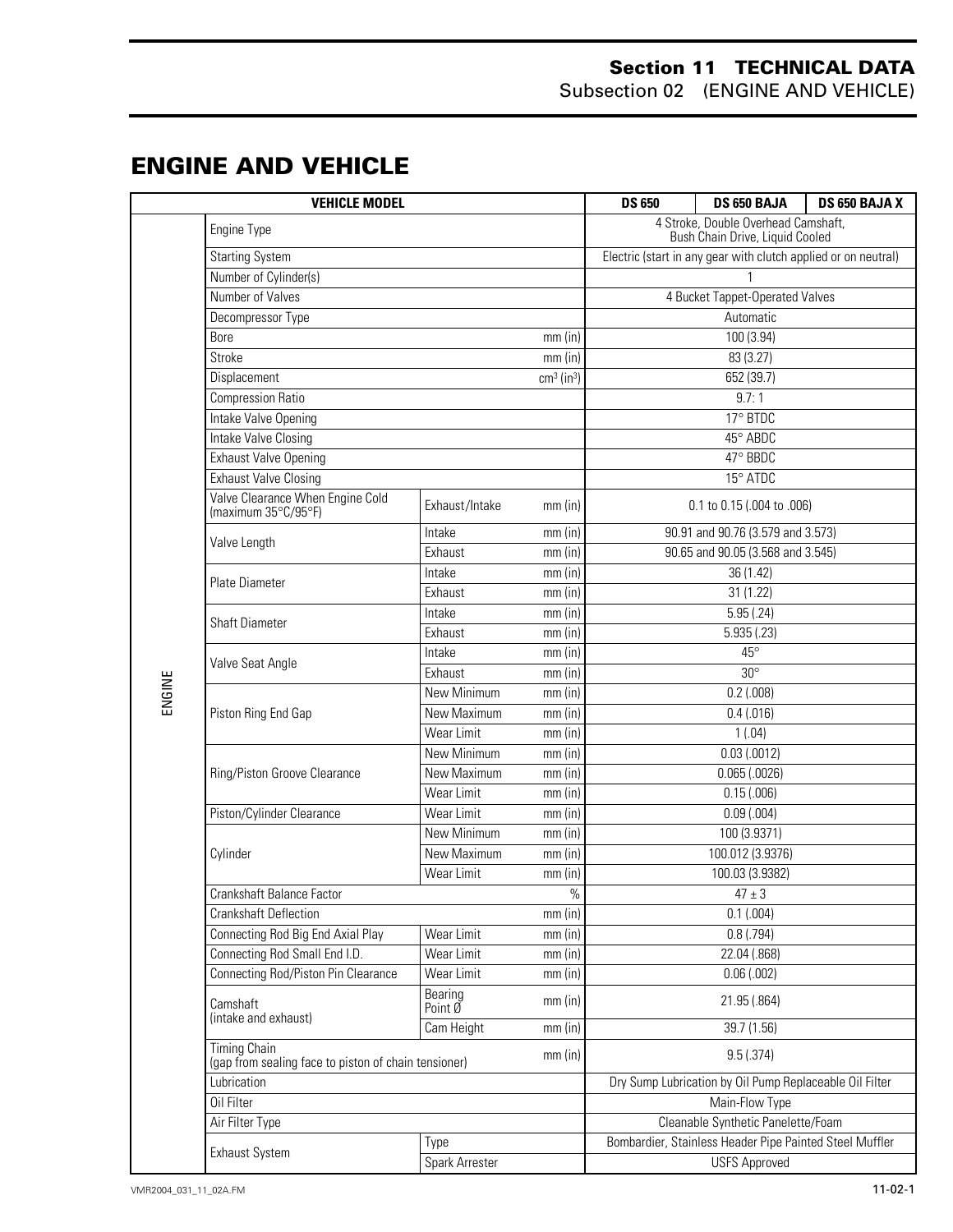|             | <b>VEHICLE MODEL</b>          | <b>DS 650</b>                                                 | DS 650 BAJA                                                 | DS 650 BAJA X                                          |              |
|-------------|-------------------------------|---------------------------------------------------------------|-------------------------------------------------------------|--------------------------------------------------------|--------------|
|             | Magneto/Generator             |                                                               | 290 W @ 6000 RPM                                            |                                                        |              |
|             | Ignition System Type          | CDI (Capacitor Discharge Ignition)                            |                                                             |                                                        |              |
|             | Spark Plug                    | Make and Type                                                 | NGK DR8EA                                                   |                                                        |              |
|             |                               | Gap<br>$mm$ (in)                                              |                                                             | 0.65(.026)                                             |              |
|             | <b>Trigger Coil</b>           | 190 - 300                                                     |                                                             |                                                        |              |
|             | <b>Battery Charging Coil</b>  | Ω                                                             |                                                             | 0.3@0.5                                                |              |
|             | Ignition Coil                 | Primary<br>Ω                                                  | 0.4 to 0.9 @ 20°C (68°F)                                    |                                                        |              |
|             |                               | Secondary<br>$k\Omega$                                        |                                                             | 6 @ 13                                                 |              |
| ELECTRICAL  | Engine RPM Limiter            |                                                               | 7700 (any gear in<br>7900 (any gear in forward)<br>forward) |                                                        |              |
|             |                               | Type                                                          |                                                             | Dry Battery Type                                       |              |
|             | Battery                       | Voltage                                                       |                                                             | 12 Volts                                               |              |
|             |                               | <b>Nominal Rating</b>                                         |                                                             | 13 A•h                                                 |              |
|             |                               | Power Starter Output                                          |                                                             | 0.9 KW                                                 |              |
|             | Head Lamp                     |                                                               |                                                             | 30/30                                                  |              |
|             | <b>Auxiliary Head Light</b>   |                                                               | N.A.                                                        | 2 x 35 W, H3                                           | 2 x 35 W, H3 |
|             | Taillight and Brake Light     |                                                               |                                                             | 8/27 W, 1157                                           |              |
|             |                               | Fan                                                           |                                                             | 15 A                                                   |              |
|             | Fuse                          | <b>Auxiliary Headlights</b>                                   | N.A.                                                        |                                                        | 15 A         |
|             |                               | Main                                                          | 25A                                                         |                                                        |              |
|             | Carburetor                    | Type                                                          | Mikuni Constant Depression Type with Manual Choke           |                                                        |              |
|             | Model<br><b>RPM</b>           |                                                               | <b>BSR42-4</b>                                              |                                                        |              |
|             | Idle Engine Speed             | $1300 \pm 100$                                                |                                                             |                                                        |              |
|             | Main Jet                      | 165                                                           |                                                             |                                                        |              |
|             | Needle Jet                    |                                                               | 00                                                          |                                                        |              |
|             | Jet Needle                    |                                                               | 6BCY22-60-4                                                 |                                                        |              |
|             | Needle Valve and Seat         |                                                               | 3.0 Hi Flow                                                 |                                                        |              |
|             | Pilot Jet                     |                                                               | 40                                                          |                                                        |              |
|             | Starter Jet No. 1 and No. 2   | mm(in)                                                        | 45 - Ø 2 (1.77 - Ø .079)                                    |                                                        |              |
|             | Main Air Jet                  |                                                               | 120                                                         |                                                        |              |
| CARBURATION | Pilot Air Jet No. 1           |                                                               | 110                                                         |                                                        |              |
|             | Pilot Air Jet No. 2           | $mm$ (in)                                                     | 1.3(.05)                                                    |                                                        |              |
|             | <b>Clip Position Number</b>   | $\sqrt{4}$                                                    |                                                             |                                                        |              |
|             | <b>Choke Plunger Position</b> | $\overline{2}$                                                |                                                             |                                                        |              |
|             |                               | Preliminary Pilot Screw Turn<br><b>Idle Speed Preliminary</b> | Position for Maximum Speed at Idle                          |                                                        |              |
|             | Adjustment                    | Adjustment<br>Float Level<br>$mm$ (in)                        | At Least 1 Turn                                             |                                                        |              |
|             |                               | Type                                                          |                                                             | $10 \pm .5 (.394 \pm .020)$<br>Super Unleaded Gasoline |              |
|             | Fuel                          | Octane No.                                                    | 91 (Ron + Mon)/2                                            |                                                        |              |
|             | <b>Cooling Type</b>           |                                                               | Liquid Cooled with Integrated Water Pump                    |                                                        |              |
|             | Radiator                      | <b>Front Mounted</b>                                          |                                                             |                                                        |              |
|             | Fan                           |                                                               | Thermostatic                                                |                                                        |              |
|             |                               | <b>Opening Temperature</b>                                    | 90°C (205°F)                                                |                                                        |              |
| COOLING     | Fan Thermostat                | <b>Closing Temperature</b>                                    | 95°C (221°F)                                                |                                                        |              |
|             |                               | <b>Opening Temperature</b>                                    | 85°C (185°F)                                                |                                                        |              |
|             | Engine Thermostat             | <b>Closing Temperature</b>                                    | 75°C (167°F)                                                |                                                        |              |
|             | Radiator Cap Opening Pressure | 110 kPa (16 PSI)                                              |                                                             |                                                        |              |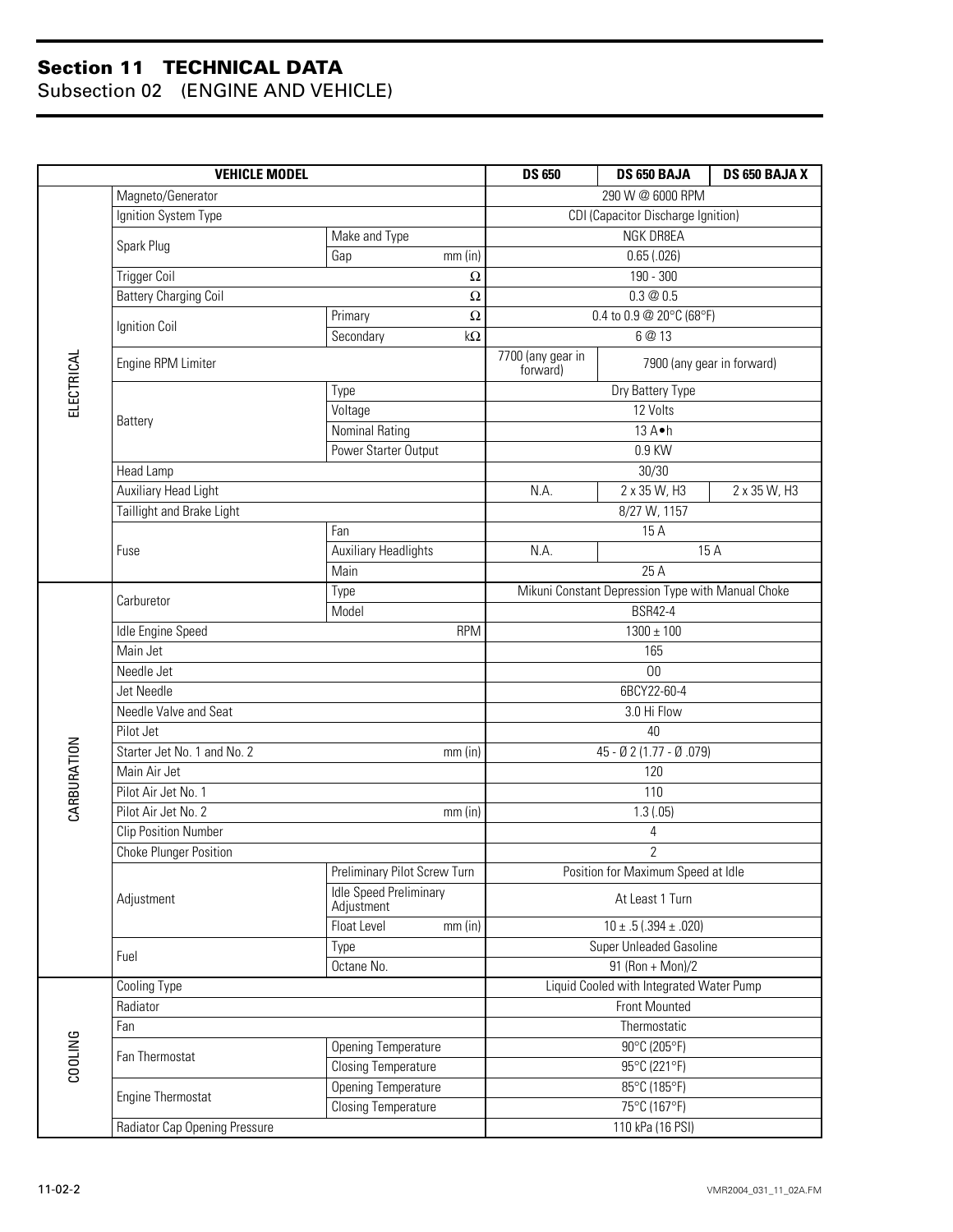|                       | <b>VEHICLE MODEL</b>                               | <b>DS 650</b> | DS 650 BAJA                                    | DS 650 BAJA X                                  |                                               |         |  |
|-----------------------|----------------------------------------------------|---------------|------------------------------------------------|------------------------------------------------|-----------------------------------------------|---------|--|
|                       | Transmission                                       | Type          |                                                |                                                | Integrated 5-Speed Constant Mesh Transmission |         |  |
|                       | Clutch                                             |               | 1 Multi-Disc                                   |                                                |                                               |         |  |
|                       | Clutch Drum I.D.<br>$mm$ (in)                      |               | 145 (5.71)                                     |                                                |                                               |         |  |
|                       | Friction Plate Warpage (fall through a slot)       |               | $mm$ (in)                                      | 3.75(.1476)                                    |                                               |         |  |
|                       | Friction Plate Wear Limit of the Whole Package     |               | $mm$ (in)                                      | 27.5 (1.0827)                                  |                                               |         |  |
| TRANSMISSION          | Steel Driven Plate Warpage (fall through a slot)   |               | $mm$ (in)                                      | 1.63(0.0642)                                   |                                               |         |  |
|                       | Steel Driven Plate Wear Limit of the Whole Package |               | $mm$ (in)                                      | 11.5 (.4528)                                   |                                               |         |  |
|                       | <b>Clutch Spring Minimum Rate</b>                  |               |                                                |                                                | 27.4 mm @ 210 N (1.0787 in @ 47 lbf)          |         |  |
|                       | Clutch Spring Minimum Length                       |               | $mm$ (in)                                      |                                                | 43 (1.69)                                     |         |  |
|                       | Drive Chain                                        |               |                                                |                                                | Regina 530 ORT4                               |         |  |
|                       | <b>Engine Pinion</b>                               |               | Teeth                                          | 16                                             |                                               |         |  |
| <b>DRIVE</b><br>TRAIN | Axle Sprocket                                      |               | Teeth                                          |                                                | 40                                            |         |  |
|                       | Rear Axle                                          |               |                                                |                                                | Shaft Driven/Solid Axle                       |         |  |
|                       | Rear Axle Ratio                                    |               |                                                |                                                | 3.6:1                                         |         |  |
|                       | <b>Turning Radius</b>                              |               | mm (in)                                        |                                                | 3159 (124)                                    |         |  |
| STEERING/<br>CONTROL  | Total Toe-Out (vehicle on ground)                  |               | $mm$ (in)                                      |                                                | $0.5 \pm 0.5$ (.0197 $\pm$ .0197)             |         |  |
|                       | Camber Angle/Caster Angle                          |               |                                                |                                                | $0^{\circ}/5.7^{\circ}$                       |         |  |
|                       | Tie-Rod Maximum Length Unengaged                   |               | mm (in)                                        | $20 \pm 5 (0.787 \pm 0.197)$                   |                                               |         |  |
|                       | Tie-Rod Maximum Length                             |               | $mm$ (in)                                      |                                                | 452 (17.78)                                   |         |  |
|                       | <b>FRONT</b>                                       |               |                                                |                                                |                                               |         |  |
|                       | <b>Suspension Type</b>                             |               |                                                | Independent Suspension - Double A-Arm          |                                               |         |  |
|                       | <b>Suspension Travel</b>                           |               | $mm$ (in)                                      | 305(12)                                        |                                               |         |  |
|                       | Shock Absorber                                     | <b>Qty</b>    |                                                |                                                | $\overline{2}$<br>Oil                         |         |  |
|                       | Type<br>Spring Free Length                         |               |                                                |                                                | 368 (14.5)                                    | Oil/Gas |  |
|                       | $mm$ (in)<br>Spring Color Code                     |               |                                                | Gold/Green/Black                               |                                               |         |  |
|                       | Front Preload Adjustment                           |               | Gold/Blue/Black                                | Seat of Spring Threaded                        | Green/Blue/Blue                               |         |  |
| SUSPENSION            |                                                    |               |                                                |                                                |                                               |         |  |
|                       | <b>REAR</b>                                        |               |                                                |                                                |                                               |         |  |
|                       | Suspension Type                                    |               |                                                |                                                | Rigid Swing Arm                               |         |  |
|                       | <b>Suspension Travel</b>                           |               | $mm$ (in)                                      | 279.4 (11)                                     |                                               |         |  |
|                       | Shock Absorber                                     | Oty           |                                                | 1                                              |                                               |         |  |
|                       |                                                    | Type          |                                                | Oil/Gas                                        |                                               |         |  |
|                       | Spring Free Length                                 | Short         | $mm$ (in)<br>mm (in)                           | 52.7 (2.07)                                    |                                               |         |  |
|                       |                                                    | Long          |                                                | White/Yellow/Black                             | 251.5 (9.90)                                  |         |  |
|                       | Spring Color Code                                  | Short         |                                                |                                                | Silver/Yellow/Black<br>Blue/Red/Red           |         |  |
|                       | Rear Preload Adjustment                            | Long          |                                                |                                                | Seat of Spring Threaded                       |         |  |
|                       |                                                    | <b>Qty</b>    |                                                | 2 discs                                        |                                               |         |  |
|                       | Front Brake                                        | Type          |                                                |                                                | Hydraulic                                     |         |  |
|                       |                                                    | Oty           |                                                |                                                | 1 disc                                        |         |  |
|                       | Rear Brake                                         | Type          |                                                | Hydraulic                                      |                                               |         |  |
|                       | Parking Device                                     |               | RH Brake Lever Includes a Lock on Front Wheels |                                                |                                               |         |  |
| <b>BRAKES</b>         | <b>Lining Material</b>                             |               | Metallic                                       |                                                |                                               |         |  |
|                       | Minimum Pad Thickness                              |               |                                                | 1 mm (0.04 in) or Refer to the Mark on the Pad |                                               |         |  |
|                       | Minimum Brake Disk Thickness                       |               | $mm$ (in)                                      | 3.5(0.138)                                     |                                               |         |  |
|                       | Maximum Brake Disk Warpage                         |               | $mm$ (in)                                      | 0.25(.01)                                      |                                               |         |  |
|                       | Caliper                                            |               |                                                | Floating                                       |                                               |         |  |
|                       |                                                    |               |                                                |                                                |                                               |         |  |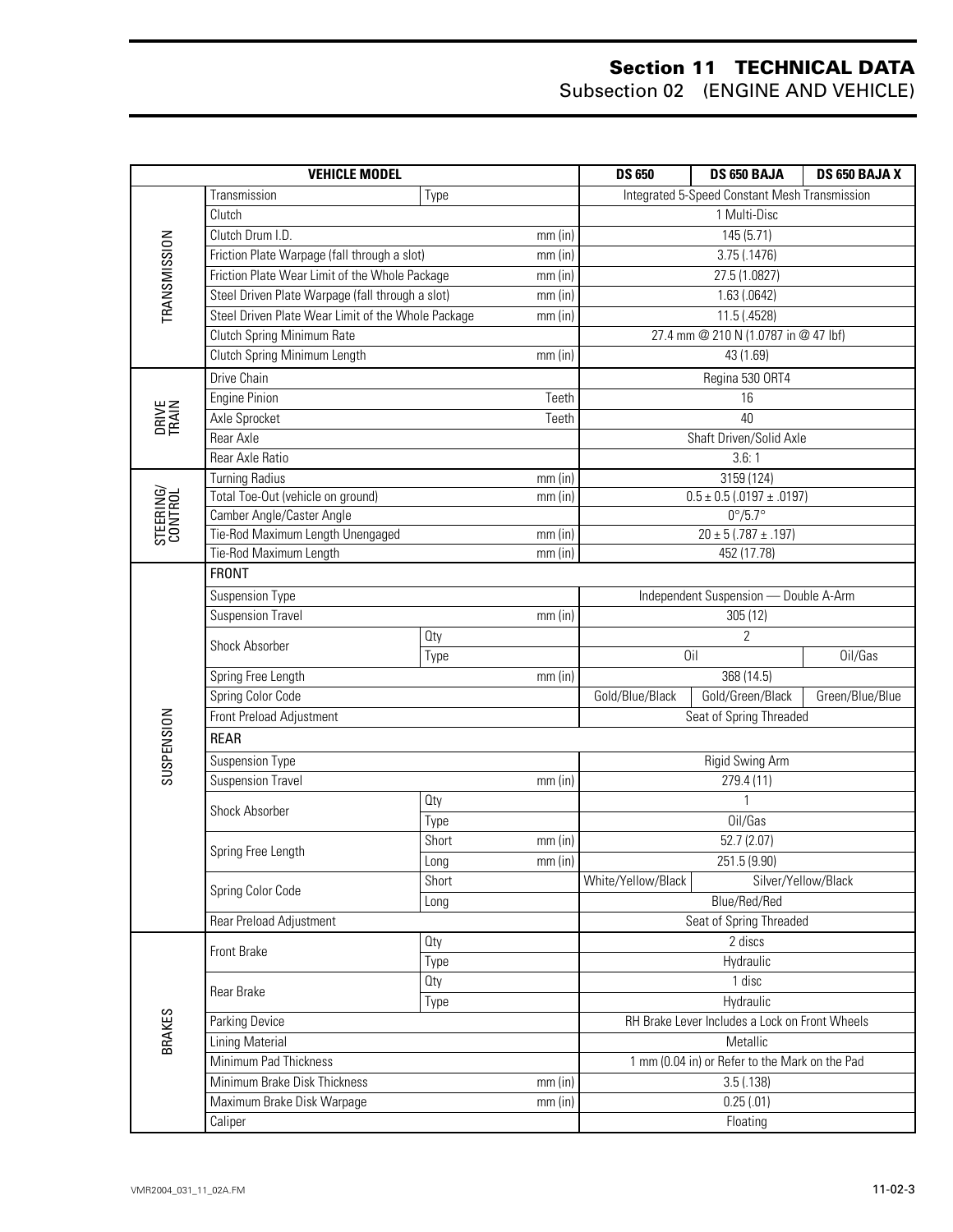|                  | <b>VEHICLE MODEL</b>                                 |             |             |                                                                                                                                                                                                                                                          | DS 650 BAJA     | DS 650 BAJA X |  |
|------------------|------------------------------------------------------|-------------|-------------|----------------------------------------------------------------------------------------------------------------------------------------------------------------------------------------------------------------------------------------------------------|-----------------|---------------|--|
|                  | <b>TIRE</b>                                          |             |             |                                                                                                                                                                                                                                                          |                 |               |  |
|                  |                                                      |             | Recommended |                                                                                                                                                                                                                                                          | 34 kPa (5 PSI)  |               |  |
|                  |                                                      | Front       | Minimum     | 21 kPa (3 PSI)                                                                                                                                                                                                                                           |                 |               |  |
|                  | Pressure                                             | Rear        | Recommended |                                                                                                                                                                                                                                                          | 34 kPa (5 PSI)  |               |  |
|                  |                                                      |             | Minimum     |                                                                                                                                                                                                                                                          | 21 kPa (3 PSI)  |               |  |
| TIRES AND WHEELS | Minimum Tire Thread Depth                            |             | $mm$ (in)   | 4(0.16)                                                                                                                                                                                                                                                  |                 |               |  |
|                  | Size                                                 | Front       |             |                                                                                                                                                                                                                                                          | 22 x 7 x 10     |               |  |
|                  |                                                      | Rear        |             |                                                                                                                                                                                                                                                          | 20 x 10 x 9     |               |  |
|                  | <b>WHEELS</b>                                        |             |             |                                                                                                                                                                                                                                                          |                 |               |  |
|                  | Size                                                 | Front       |             |                                                                                                                                                                                                                                                          | $10 \times 5.5$ |               |  |
|                  |                                                      | Rear        |             |                                                                                                                                                                                                                                                          | $9 \times 8.5$  |               |  |
|                  | Overall Length                                       |             | $mm$ (in)   | 1956 (77)                                                                                                                                                                                                                                                |                 | 1968 (77.5)   |  |
|                  | Overall Width                                        | Front       | $mm$ (in)   |                                                                                                                                                                                                                                                          | 1232 (48.5)     |               |  |
|                  |                                                      | Rear        | $mm$ (in)   | 1232 (48.5)                                                                                                                                                                                                                                              |                 |               |  |
|                  | Overall Height<br>$mm$ (in)                          |             |             | 1206 (47.5)                                                                                                                                                                                                                                              |                 |               |  |
|                  | Dry Weight<br>kg (lb)                                |             |             |                                                                                                                                                                                                                                                          | 225 (495)       |               |  |
| <b>DIMENSION</b> | <b>Total Vehicle Load Allowed</b><br>kg (lb)         |             |             |                                                                                                                                                                                                                                                          | 125 (275.5)     |               |  |
|                  | Wheel Base                                           |             | $mm$ (in)   |                                                                                                                                                                                                                                                          | 1244 (49)       |               |  |
|                  | <b>Wheel Track</b>                                   | Front       | $mm$ (in)   | 1048 (41)                                                                                                                                                                                                                                                |                 |               |  |
|                  |                                                      | Rear        | $mm$ (in)   |                                                                                                                                                                                                                                                          | 978 (38.5)      |               |  |
|                  | Front and Under Engine Ground Clearance<br>$mm$ (in) |             |             |                                                                                                                                                                                                                                                          | 297 (11.7)      |               |  |
|                  | Rear Rigid Axle Ground Clearance                     |             | $mm$ (in)   | 120 (4.75)                                                                                                                                                                                                                                               |                 |               |  |
|                  | LIQUID                                               |             |             |                                                                                                                                                                                                                                                          |                 |               |  |
|                  | Fuel Tank                                            |             |             | 12 L (3.5 U.S. gal)                                                                                                                                                                                                                                      |                 |               |  |
|                  | <b>Fuel Tank Reserve</b>                             |             |             | 2.4 L (0.6 U.S. gal)                                                                                                                                                                                                                                     |                 |               |  |
|                  |                                                      | Capacity    |             | 3 L (0.8 U.S. gal)                                                                                                                                                                                                                                       |                 |               |  |
| CAPACITIES       | Engine/Transmission Oil                              | Recommended |             | SAE 10W40, 4 Stroke Mineral Based Oil SG, SH or SJ<br>or Bombardier synthetic oil 5W40 (P/N 293 600 039).<br>Do Not Use Synthetic Oil, other than Bombardier brand name or<br>any Synthetic Blend Oil.<br>Refer to OIL VISCOSITY CHART for proper grade. |                 |               |  |
|                  | <b>Hydraulics Brakes</b>                             | Capacity    |             | 250 mL (8.5 U.S. oz)                                                                                                                                                                                                                                     |                 |               |  |
|                  |                                                      | Recommended |             | Brake Fluid DOT 4, ONLY                                                                                                                                                                                                                                  |                 |               |  |
|                  | <b>Cooling System</b>                                | Capacity    |             | 1.75 L (0.58 U.S. gal)                                                                                                                                                                                                                                   |                 |               |  |
|                  |                                                      | Recommended |             | Use Coolant Specially Designed for Aluminum Engine                                                                                                                                                                                                       |                 |               |  |
|                  | Ethylene-Glycol Concentration                        |             |             | 50%                                                                                                                                                                                                                                                      |                 |               |  |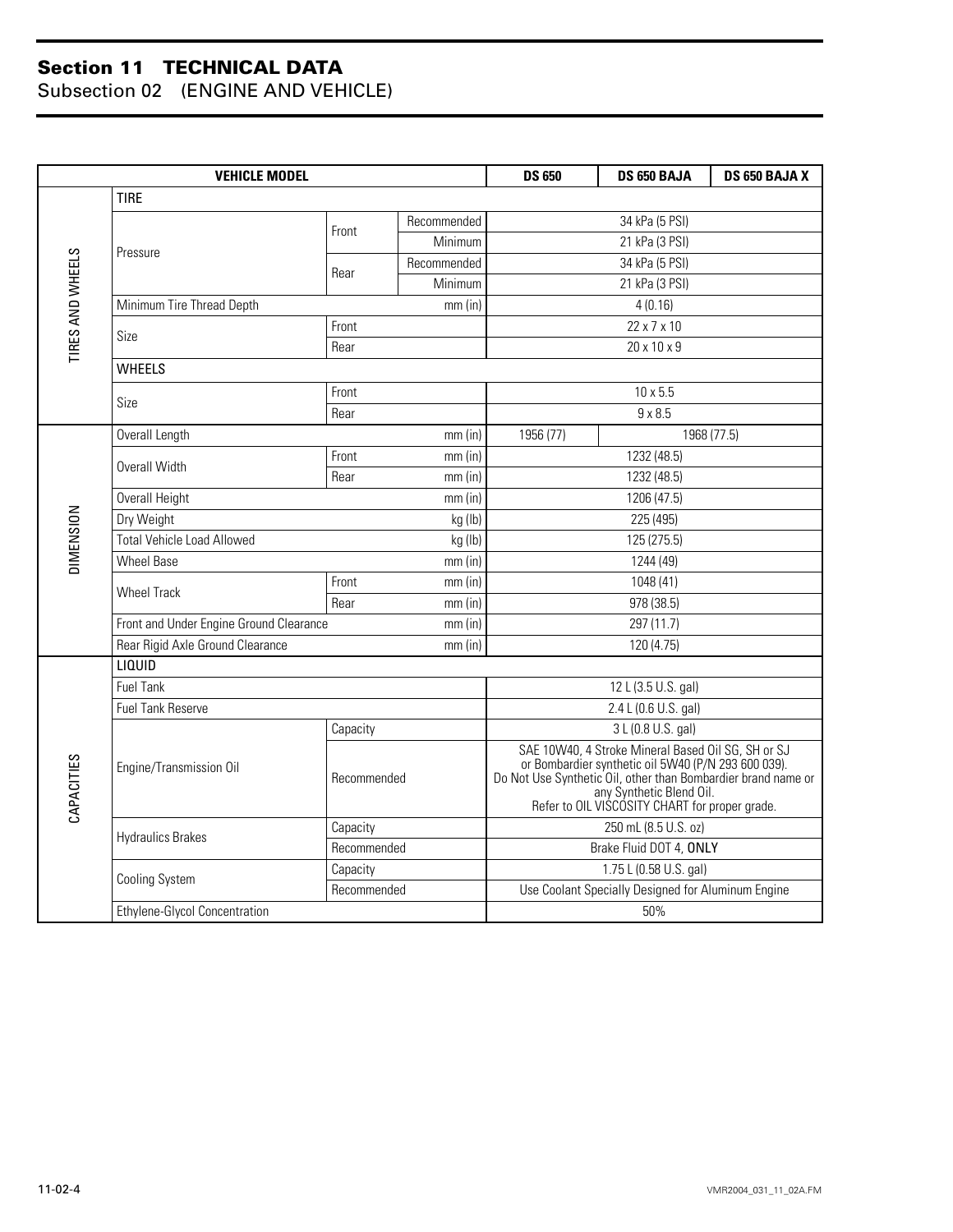|          | <b>VEHICLE MODEL</b>   |          |                           | DS 650 BAJA               | DS 650 BAJA X |
|----------|------------------------|----------|---------------------------|---------------------------|---------------|
|          | Frame                  | Material | Steel                     |                           |               |
|          |                        | Color    | Grey                      |                           |               |
|          | Front/Rear Bumper      | Material | Steel                     |                           | Aluminum      |
|          |                        | Color    | Grey                      |                           | Aluminum      |
|          | Front/Rear Fender      | Material |                           | High Density Polyethylene |               |
|          |                        | Color    | Yellow or Black           |                           | Orange        |
|          | <b>Fuel Tank Cover</b> | Material | High Density Polyethylene |                           |               |
|          |                        | Color    | <b>Black</b>              |                           |               |
|          | <b>Steering Cover</b>  | Material | Foam and Vinyl            |                           |               |
| MATERIAL |                        | Color    | Yellow or Black           | Orange                    |               |
|          | <b>Front Facia</b>     | Material | High Density Polyethylene |                           |               |
|          |                        | Color    | Red                       | <b>Black</b>              |               |
|          | Air Box and Cover      | Material | Low Density Polyethylene  |                           |               |
|          |                        | Color    | <b>Black</b>              |                           |               |
|          | Mudguard               | Material | Synprene                  |                           |               |
|          |                        | Color    | <b>Black</b>              |                           |               |
|          | Seat Cover             | Material | Vinyl                     |                           |               |
|          |                        | Color    | Black/Orange              |                           |               |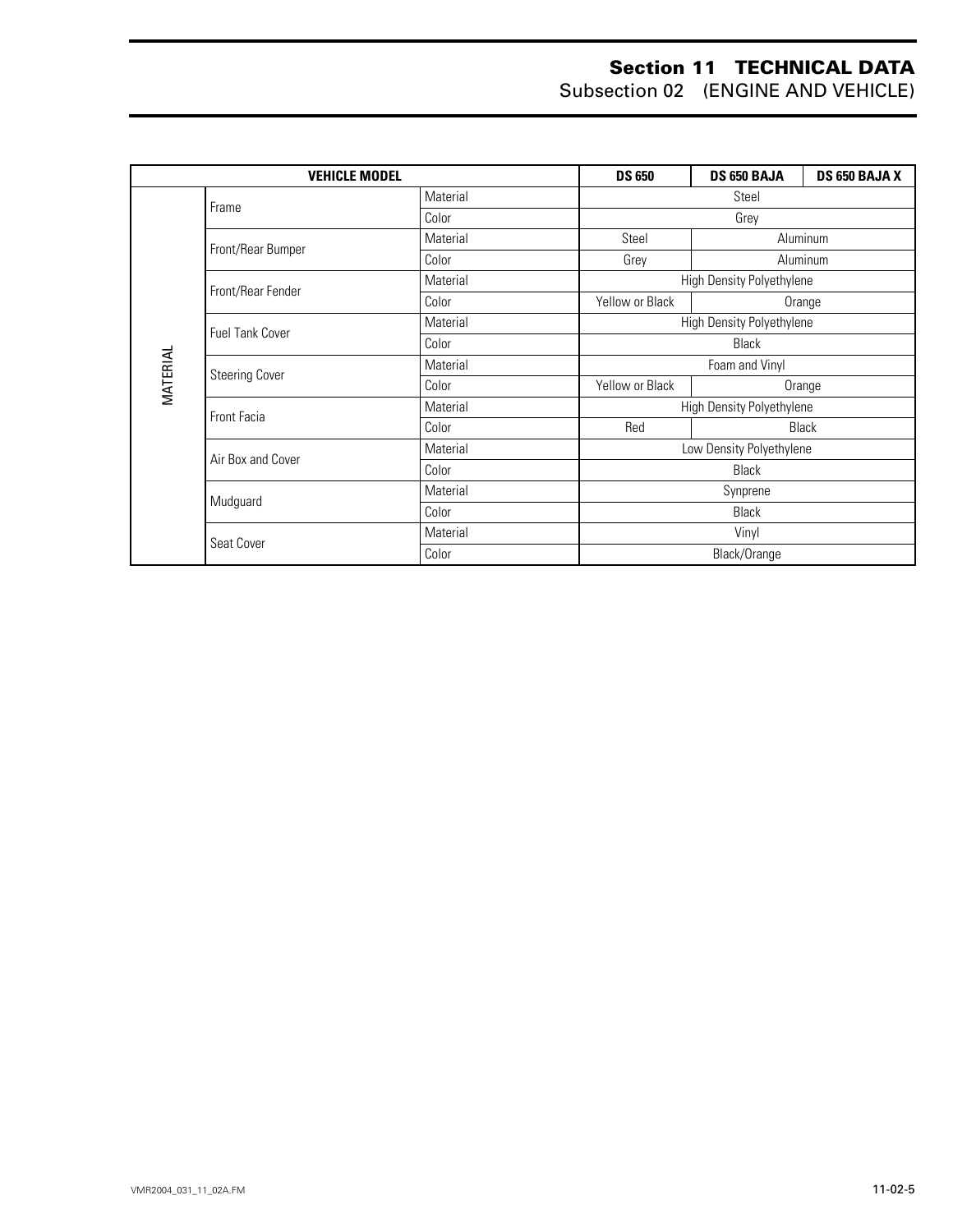|        | <b>VEHICLE MODEL</b>                  | <b>DS 650</b>  | DS 650 BAJA                        | DS 650 BAJA X                                                |                                 |  |  |
|--------|---------------------------------------|----------------|------------------------------------|--------------------------------------------------------------|---------------------------------|--|--|
|        | ENGINE                                |                |                                    |                                                              |                                 |  |  |
|        |                                       | M <sub>8</sub> | 26 N•m (19 lbf•ft)                 |                                                              |                                 |  |  |
|        | Engine Support                        | M10            |                                    | 64 N•m (47 lbf•ft)                                           |                                 |  |  |
|        |                                       | M14            |                                    | 135 N•m (100 lbf•ft)                                         |                                 |  |  |
|        | Spark Plug                            |                |                                    |                                                              |                                 |  |  |
|        | Magneto Nut                           |                |                                    |                                                              | 180 N·m (133 lbf•ft)            |  |  |
|        | <b>Starter</b>                        |                |                                    |                                                              | 10 N · m (89 lbf · in)          |  |  |
|        | Starter Red (+) Cable                 |                |                                    |                                                              | $6 N \cdot m (53 lbf \cdot in)$ |  |  |
|        | Oil Pressure Switch                   |                |                                    |                                                              | 12 N•m (106 lbf•in)             |  |  |
|        | COOLING                               |                |                                    |                                                              |                                 |  |  |
|        | Radiator Mount Screw/Nut              |                |                                    |                                                              |                                 |  |  |
|        | Radiator Protector                    |                |                                    | $1.5 N \cdot m$ (13 lbf $\cdot in$ )                         |                                 |  |  |
|        | Temperature Sensor                    |                |                                    | 22 N•m (16 lbf•ft)                                           |                                 |  |  |
|        | Water Pump Cover                      |                |                                    | 10 N · m (89 lbf · in)                                       |                                 |  |  |
|        | Fan Mount Screw/Nut                   |                |                                    | 11 N • m (97 lbf • in)                                       |                                 |  |  |
|        | Temperature Sender                    |                |                                    |                                                              |                                 |  |  |
|        | <b>EXHAUST</b>                        |                |                                    |                                                              |                                 |  |  |
|        | <b>Exhaust Pipe Nut</b>               |                |                                    |                                                              | 11 N • m (97 lbf • in)          |  |  |
|        | <b>Heat Shield Screws</b>             |                |                                    |                                                              | 10 N · m (89 lbf · in)          |  |  |
|        | <b>Exhaust Pipe Collar</b>            |                |                                    |                                                              | 15 N • m (133 lbf • in)         |  |  |
| TORQUE | Muffler Support                       |                |                                    |                                                              |                                 |  |  |
|        | Pipe Support                          |                |                                    |                                                              |                                 |  |  |
|        | <b>FUEL</b>                           |                |                                    |                                                              |                                 |  |  |
|        | <b>Carburetor Mounting Clamp</b>      | Engine Side    |                                    | 2.5 $N \cdot m$ (22 lbf $\cdot in$ )                         |                                 |  |  |
|        |                                       | Air Box Side   |                                    |                                                              |                                 |  |  |
|        | <b>DRIVE TRAIN</b>                    |                |                                    |                                                              |                                 |  |  |
|        | Front Wheel Hub Nut                   |                |                                    | 135 N · m (100 lbf • ft) (MINIMUM)                           |                                 |  |  |
|        | <b>Rear Wheel Hub Nut</b>             |                | 235 N · m (173 lbf • ft) (MINIMUM) |                                                              |                                 |  |  |
|        | Rear Axle Adjusting Nut               |                |                                    | Refer to REAR AXLE section for the proper torquing sequence. |                                 |  |  |
|        | Sprocket Protector                    |                |                                    | 4 N•m (35 lbf•in)                                            |                                 |  |  |
|        | <b>Eccentric Axle Housing Bolts</b>   |                |                                    | 44 N•m (32 lbf•ft)                                           |                                 |  |  |
|        | Sprocket Nuts                         |                |                                    | 80 N•m (59 lbf•ft)                                           |                                 |  |  |
|        | Chain Roller                          |                |                                    | 23 N•m (17 lbf•ft)                                           |                                 |  |  |
|        | <b>WHEEL</b>                          |                |                                    |                                                              |                                 |  |  |
|        | <b>Wheel Nuts</b>                     |                |                                    |                                                              |                                 |  |  |
|        | STEERING/CONTROL                      |                |                                    |                                                              |                                 |  |  |
|        | <b>Tie Rod Ends</b>                   |                | 75 N•m (55 lbf•ft)                 |                                                              |                                 |  |  |
|        | Steering Arm (castellated nut)        |                |                                    | 58 N•m (43 lbf•ft)                                           |                                 |  |  |
|        | <b>Steering Column Support Screws</b> |                | 23 N•m (17 lbf•ft)                 |                                                              |                                 |  |  |
|        | Handlebar Screws                      |                | 23 N•m (17 lbf•ft)                 |                                                              |                                 |  |  |
|        | Flanged Bearing Bolts                 |                | 10 N•m (89 lbf•in)                 |                                                              |                                 |  |  |